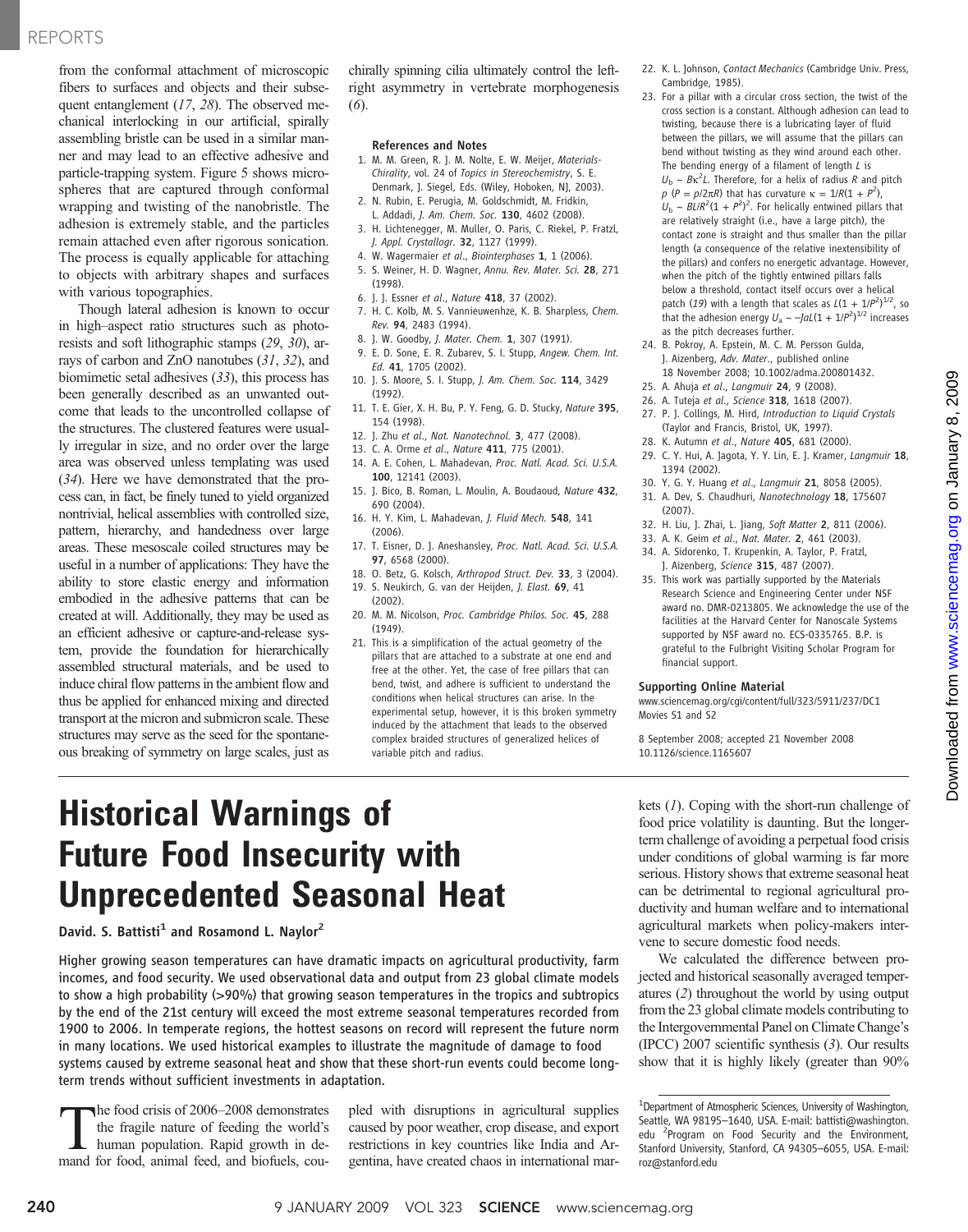chance) that growing season temperatures by the end of the 21st century will exceed even the most extreme seasonal temperatures recorded from 1900 to 2006 for most of the tropics and subtropics. Presently there are more than 3 billion people living in the tropics and subtropics, many of whom live on under \$2 per day and depend primarily on agriculture for their livelihoods (4). With growing season temperatures rising beyond historical bounds, the inevitable question arises: Will people in these regions have sufficient access to food to meet population- and income-

Fig. 1. Hypothetical distributions of summer season temperatures from 1900–2000 and 2080–2100. x axis indicates seasonal temperature; y axis, probability of occurrence (number of years in the century). (A) The highest growing-



to achieve food security?

driven growth in demand in the future, and thus

The IPCC concluded that elevated greenhouse gas concentrations are likely to lead to a general drying of the subtropics by the end of this century, creating widespread stress on agriculture (3, 5). Although much attention is focused on threats of increased droughts in subtropical agriculture, the potential impacts of seasonal average temperature changes in both the tropics and subtropics, which are expected to be large relative to the historical range of variation, are often over-

B

25

season temperature of the 20th century represents the median seasonal temperature by the end of the 21st century. (B) Future temperatures are out-of-bounds hot: that is, it is certain that the growing season temperature at the end of the 21st century will exceed the hottest growing season ever observed.

looked (6). Experimental and crop-based models for major grains in these regions show direct yield losses in the range of 2.5 to 16% for every  $1^{\circ}$ C increase in seasonal temperature  $(7, 8)$  [supporting online material (SOM)]. Large additional losses are expected from sea level rise and decreased soil moisture caused by higher average temperatures (3, 5, 9). Despite the general perception that agriculture in temperate latitudes will benefit from increased seasonal heat and supply food to deficit areas, even mid-latitude crops will likely suffer at very high temperatures in the absence of adaptation (10). Global climate change thus presents widespread risks of food insecurity.

It is conceivable that the warmest summers during the past century will represent the norm by the end of this century (Fig. 1A). But what if the average future seasonal temperature were to exceed the hottest seasons on record (Fig. 1B)? Entering a whole new realm of high seasonally averaged temperatures, not just multiday heat waves, will surely challenge the global population's ability to produce adequate food in the future or even to cope physically with chronic heat stress, unless major adaptations are made.

To put Fig. 1A in perspective, recall the record hot summer in Western Europe in 2003



Fig. 2. Histogram of summer (June, July, and August) averaged temperatures (blue) observed from 1900 to 2006 and (red) projected for 2090 for (A) France, (B) Ukraine, and (C) the Sahel. Temperature is plotted as the departure from the long-term (1900–2006) climatological mean (21). The data are normalized to represent 100 seasons in each histogram. In (A), for example, the hottest summer on record in France (2003) is 3.6°C above the long-term climatology. The average summer temperature in 2090 is projected to be 3.7°C greater than the long-term climatological average, and there is a small chance it could be 9.8°C higher.



**Ukraine**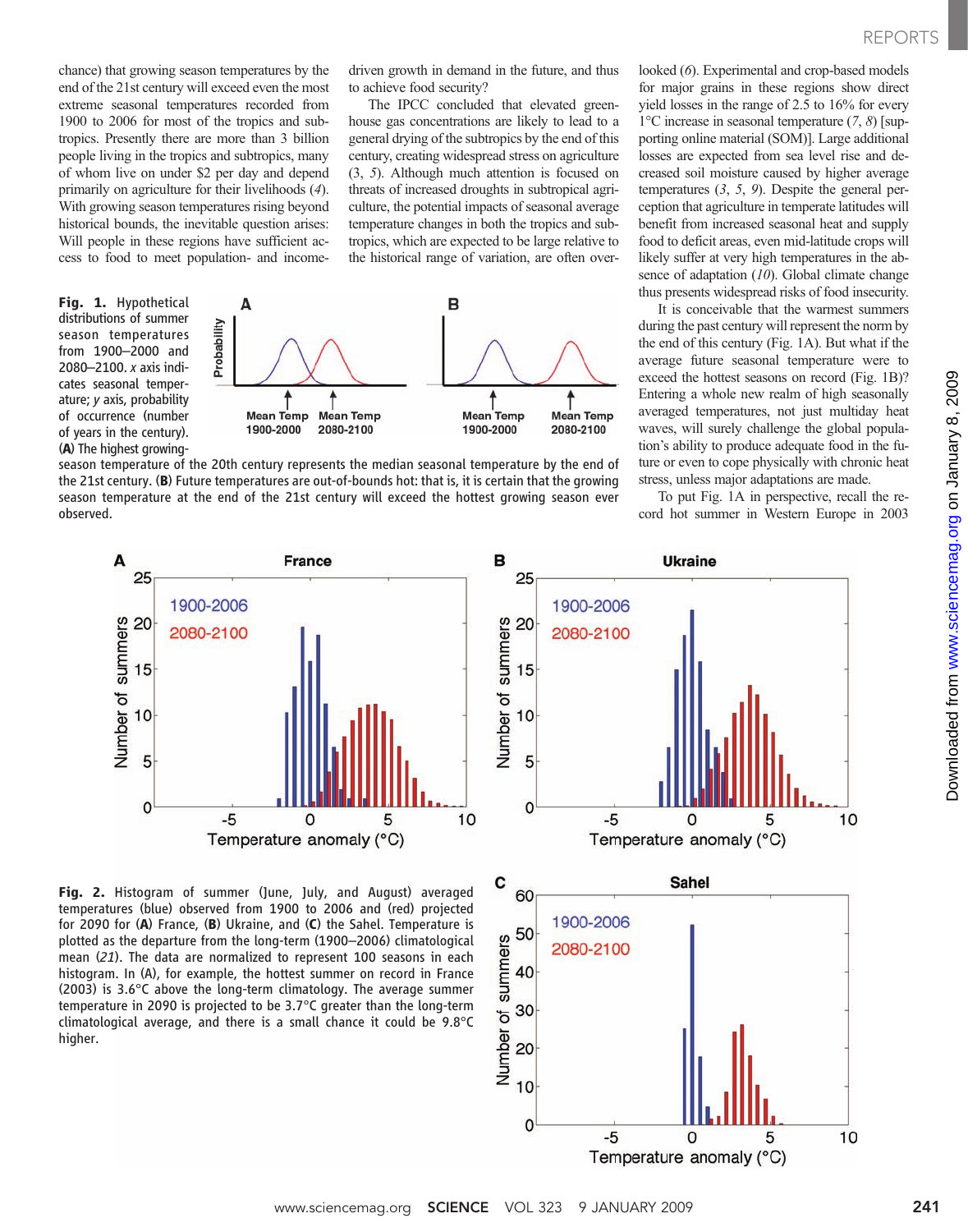when an estimated 52,000 people died between June and August from heat stress, making it one of the deadliest climate-related disasters in Western history (11). The most intense seasonal temperature and the majority of fatalities were centered in France and northern Italy, where over 30,000 people perished from heat-related causes  $(11, 12)$ . In France, the mean summer temperature (June to August) was 3.6°C (3.5 standard deviations) above the long-term mean. Unfortunately, by the end of the century, summer heat like that of 2003 is likely to be the norm for the country (Fig. 2A).

Severe heat in the summer of 2003 affected food production as well as human lives in Eu-



Fig. 3. Likelihood (in percent) that future summer average temperatures will exceed the highest summer temperature observed on record (A) for 2050 and (B) for 2090. For example, for places shown in red

there is greater than a 90% chance that the summer-averaged temperature will exceed the highest temperature on record (1900–2006) (22).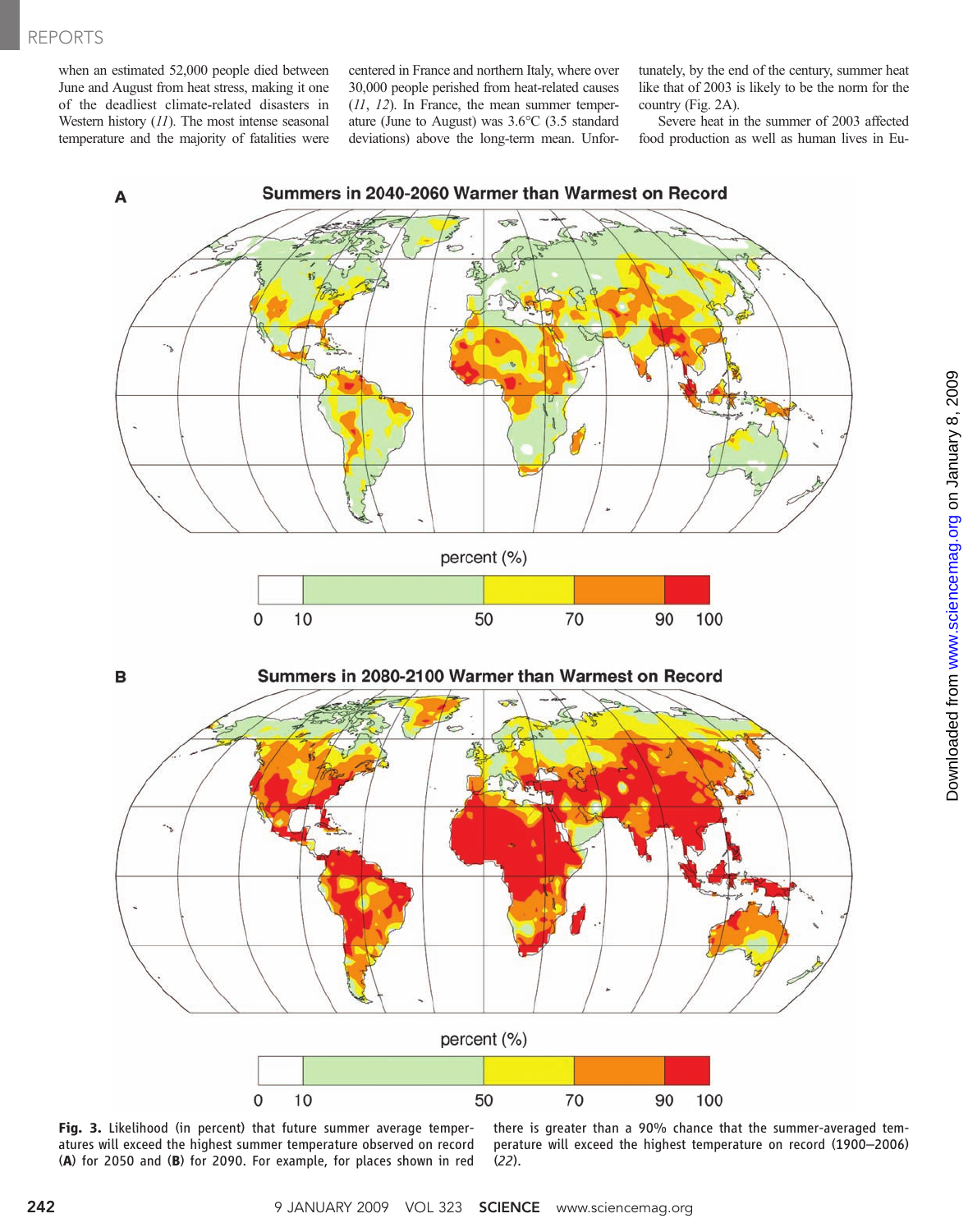rope. Record high daytime and nighttime temperatures over most of the summer growing season reduced leaf and grain-filling development of key crops such as maize, fruit trees, and vineyards; accelerated crop ripening and maturity by 10 to 20 days; caused livestock to be stressed; and resulted in reduced soil moisture and increased water consumption in agriculture  $(5, 13)$  (SOM). Italy experienced a record drop in maize yields of 36% from a year earlier, whereas in France maize and fodder production fell by 30%, fruit harvests declined by 25%, and wheat harvests (which had nearly reached maturity by the time the heat set in) declined by  $21\%$  (5). These production shortfalls hurt the region's farmers economically, although global food trade, subsidies, and insurance compensation helped to avert serious price hikes or reductions in regional or global food security.

By comparison, extremely high summeraveraged temperature in the former Soviet Union (USSR) in 1972 contributed to disruptions in world cereal markets and food security that remain a legacy in the minds of food policy analysts to this day. What sticks in most people's minds is the towering price spike between 1972 and 1974 that occurred within a long-term trend decline in grain prices during a 50-year period after World War II. Nominal prices for wheat the crop most affected by the USSR weather shock—rose from \$60 to \$208 per metric ton in international markets between the first quarters of 1972 and 1974, and real prices more than tripled (14). Although extreme summer averaged temperature in the USSR was among several factors contributing to the international price spike, this climate event was largely responsible for setting the dynamics in motion  $(15)$ .

The prolonged hot period in the summer of 1972 in southeast Ukraine and southwest Russia major breadbaskets in the former USSR—ranks in the top 10% of temperature anomalies over the observational period 1900–2006. Summer temperatures in this region ranged from 2° to 4°C above the long-term mean. The vast majority of news reports at the time focused on drought as opposed to extreme heat, although fully one-third of summers in this area over the past 100 years were drier than in 1972 (only 0.5 standard deviations below the long-term mean). A peak of high temperatures exceeding 30°C set in during July and August during key crop development stages for wheat and coarse grains, causing a 13% decline in grain production from a year earlier for the USSR as a whole  $(16)$  (SOM). Such high summer temperatures in the region will likely be the norm in 2050 and well below the median of projected summer temperature by the end of the century (Fig. 2B).

The USSR had long been known for its variable climate and crop yields. What changed in 1972 was the Soviets' unexpected intervention in international markets to compensate for anticipated crop shortfalls—a marked shift from their earlier policy of internal adjustments through the culling of livestock herds (16). The USSR entered the world grain market at a time when import demand was rising rapidly in Asia because of expanding populations, low-yield growth, and (in the same year) weak monsoon rains (15). Governments in several developing countries, particularly in Asia, feared political instability with rising grain prices and implemented food self-sufficiency (minimum trade) policies that remained in effect for decades.

A major lesson from this case and the recent food crisis is that regional disruptions can easily become global in character. Countries often respond to production and price volatility by restricting trade or pursuing large grain purchases in international markets—both of which can have destabilizing effects on world prices and global food security. In the future, heat stress on crops and livestock will occur in an environment of steadily rising demand for food and animal feed worldwide, making markets more vulnerable to sharp price swings. High and variable prices are most damaging to poor households that spend the majority of their incomes on staple foods.

Another region at risk from higher temperatures is the Sahel, where crop and livestock production play an essential role in the region's economy, employing roughly 60% of the active population and contributing 40% to gross national product (17). The Sahel suffered a prolonged drought from the late 1960s to the early 1990s that caused crop and livestock productivity to plummet, and which contributed to countless hunger-related deaths and unprecedented rates of migration from north to south, from rural to urban areas, and from landlocked to coastal countries (18). Although the Sahel's climate disaster was largely one of extended drought, the specter of high and rising temperature lurks in the background. Year-to-year temperature variability in the Sahel has been low during the past century (particularly in comparison with temperate countries like France and Ukraine), but the growing season temperature has been very high, with long-term daily averaged summer temperature ranging from 25°C in the south to 35°C in the north. Moreover, temperatures have trended upward since 1980. Despite rains returning to some locations of the Sahel during the past 15 years, the growing season for staple crops has been reduced, maize yields have remained far below varietal potential, and millet and sorghum yields continue to stagnate  $(18)$ . Hundreds of thousands of children and infants in the region still die each year from hunger-related causes, and malnutrition contributes to long-term mental and physical disabilities. Over recent decades most of the region's poorest households have lost their livestock or other assets; they remain net consumers of food and struggle to purchase staples even when they are available in the market. These households farm at an extreme disadvantage irrespective of climate change, with limited access to improved crop varieties, seed supplies, fertilizers, credit, and irrigation and transportation infrastructure (19).

Most worrisome for the Sahel is that average growing season temperatures by the end of this century, and even earlier for some parts of the region, are expected to exceed the hottest seasons recorded during the past century (Fig. 2C). Such heat will compound food insecurity caused by variable rainfall in the region, and it will increase the incidence of agricultural droughts (as opposed to meteorological droughts) defined by elevated evapotranspiration, low soil moisture, and high rates of water runoff from hard pan soils when it rains. Even today, temperatures in the Sahel can be so high that the rain evaporates before it hits the ground  $(18)$ . New bounds of heat stress will make the region's population far more vulnerable to poverty and hunger-related deaths and will likely drive many people out of agriculture altogether, thus expanding migrant and refugee populations.

These historical examples illustrate the profound damage that can be caused (or in the near future may be caused) by high seasonal heat, but they also represent short-run impacts. We chose France (2003) and Ukraine (1972) as examples specifically because temperature deviations were large in comparison to precipitation deviations relative to the observational record. In the Sahel case, drought and heat stress are tightly coupled, with heat stress becoming increasingly important during the past decade. The threats to food security and human lives caused by unusually high seasonal temperature in France, Ukraine, and the Sahel in the 20th century were ameliorated when the extreme temperatures subsided, when markets balanced acute regional food deficits with food surpluses from other locations, and when farmers autonomously adapted their practices or migrated. The future, however, could be entirely different. If growing season temperatures by the end of the 21st century remain chronically high and greatly exceed the hottest temperature on record throughout the much of the world, not just for these three examples, then global food security will be severely jeopardized unless large adaptation investments are made.

Climate model projections from the IPCC 2007 assessment suggest that this outcome is indeed very likely (Fig. 3). Figure 3A shows that, as early as 2050, the median projected summer temperature is expected to be higher than any year on record in most tropical areas. By the end of the century, it is very likely (greater than 90% chance) that a large proportion of tropical and subtropical Asia and Africa will experience unprecedented seasonal average temperature, as will parts of South, Central, and North America and the Middle East (Fig. 3B). High seasonal temperatures beyond what has been experienced during the past century will thus become widespread.

Three important conclusions can be drawn from these projections. First, tropical countries experience less year-to-year temperature extremes than do temperate countries and therefore will be the first to experience unprecedented heat